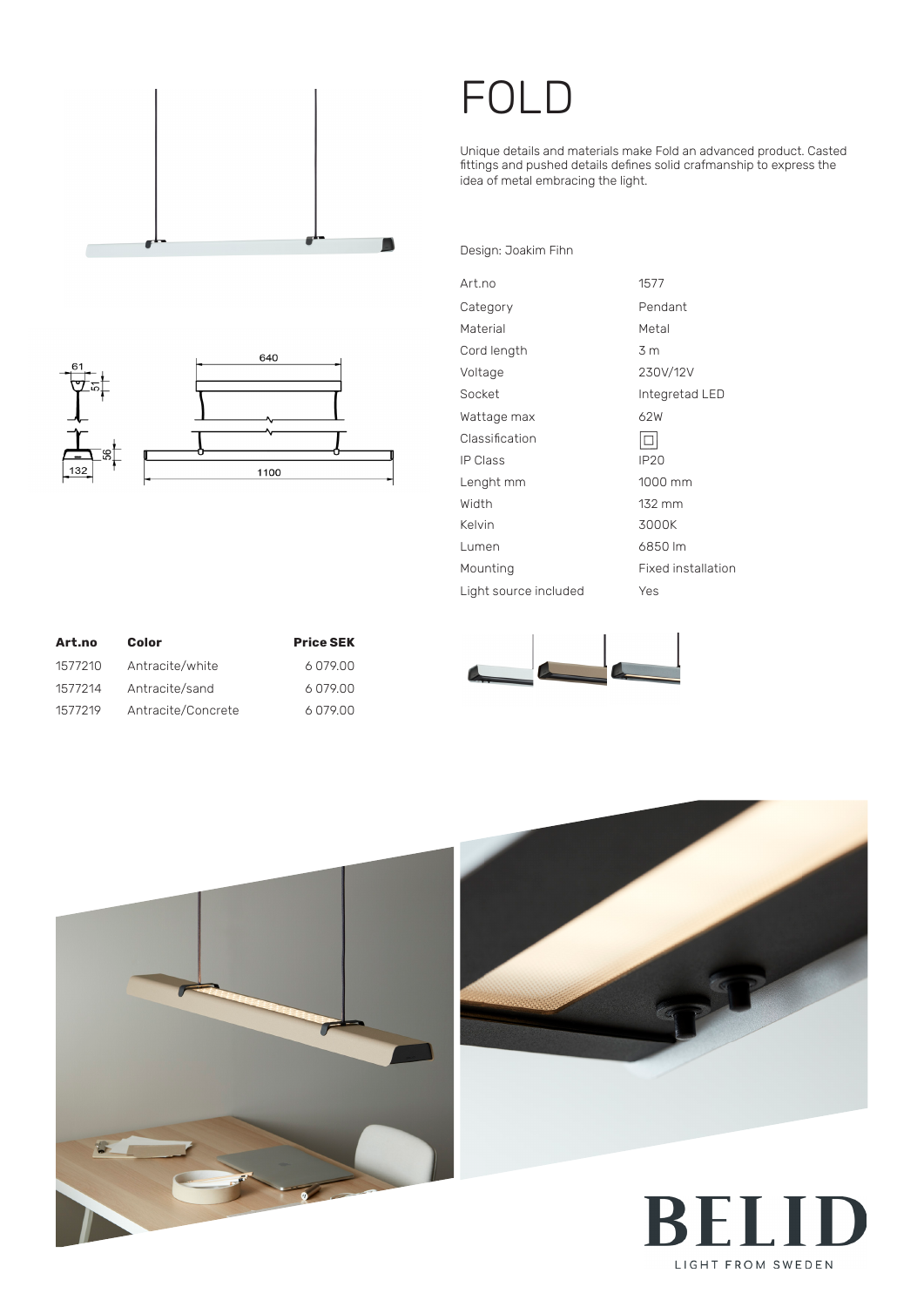

## **SPECTRA**

The design on Spectra is minimalistic and fits in many environments. Cast aluminium parts provides maximum cooling, for bette durability and longer lifetime.

Design: Joakim Fihn

| Art.no                | 3054             |
|-----------------------|------------------|
| Category              | Floor lamp       |
| Material              | Metal            |
| Voltage               | 230V/12V         |
| Socket                | Integrated LED   |
| Wattage max           | 9W               |
| <b>Energy Class</b>   | A+               |
| Classification        |                  |
| <b>IP Class</b>       | IP <sub>20</sub> |
| Height mm             | 1156 mm          |
| Light source included | Yes              |
| Cord                  | 2.5m             |
| Kelvin                | 3000K            |
| Switch                | Dimmer on switch |

| Art.no | Color        | <b>Price SEK</b> |
|--------|--------------|------------------|
| 305436 | White        | 2959.00          |
| 305407 | <b>Black</b> | 295900           |
| 305455 | Grey         | 295900           |